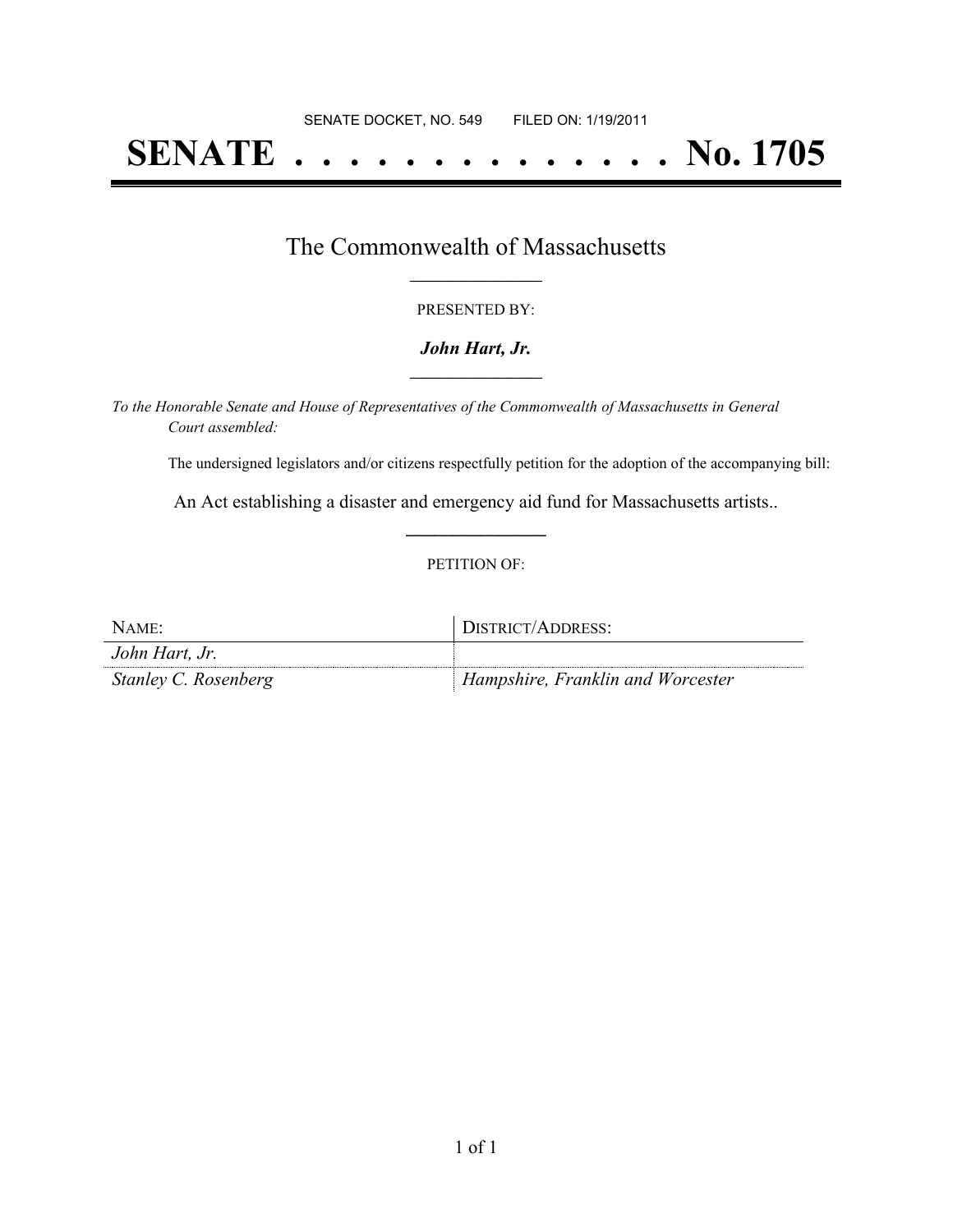#### SENATE DOCKET, NO. 549 FILED ON: 1/19/2011

## **SENATE . . . . . . . . . . . . . . No. 1705**

By Mr. Hart, petition (accompanied by bill, Senate, No. 1705) of Rosenberg and Hart for legislation to establish a disaster and emergency aid fund for Massachusetts artists [Joint Committee on Tourism, Arts and Cultural Development].

### [SIMILAR MATTER FILED IN PREVIOUS SESSION SEE SENATE, NO. *1869* OF 2009-2010.]

## The Commonwealth of Massachusetts

**\_\_\_\_\_\_\_\_\_\_\_\_\_\_\_ In the Year Two Thousand Eleven \_\_\_\_\_\_\_\_\_\_\_\_\_\_\_**

An Act establishing a disaster and emergency aid fund for Massachusetts artists..

Be it enacted by the Senate and House of Representatives in General Court assembled, and by the authority *of the same, as follows:*

1 SECTION 1. As used in this section, the following words shall, unless the context

2 otherwise requires, have the following meanings:–

 "Massachusetts Artist:" a person who makes "original and creative work" and resides in the Commonwealth of Massachusetts. A Massachusetts Artist shall be deemed to be residing in the Commonwealth of Massachusetts if (a) domiciled in the state, or (b) maintaining a permanent place of abode in state and in the state for an aggregate of more than one-hundred-eighty-three days of the taxable year.

8 "Original and Creative Work:" a work that falls into any or all of the following 9 categories: 1) a book or other writing; 2) a play or the performance of said play; 3) a musical

10 composition or the performance of said composition; 4) "traditional and fine crafts"; 5) the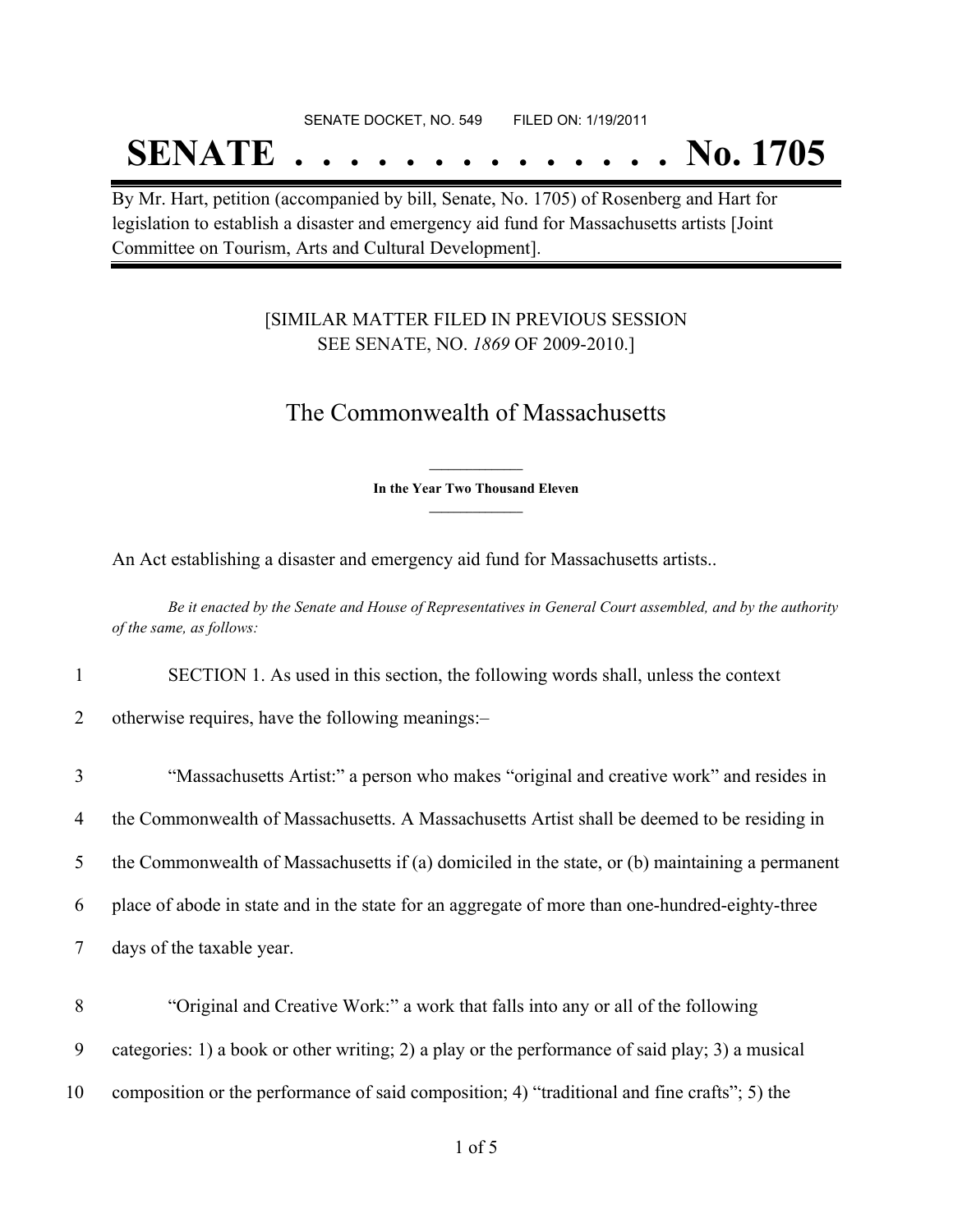| 11 | creation of a film or the acting within said film; 6) the creation of a dance or the performance of  |
|----|------------------------------------------------------------------------------------------------------|
| 12 | said dance; 7) a work of "Fine Art" as defined by Chapter 104A, Section 1 of the General Laws.       |
| 13 | "Original and creative work" shall not include any piece or performance created or                   |
| 14 | executed for industry-oriented or related production.                                                |
| 15 | "Traditional and fine crafts:" a work that is a handcrafted or handmade functional or non-           |
| 16 | functional object that is unique or is of a limited production and is not mass-produced in large     |
| 17 | quantities by a factory. Traditional and fine crafts are further defined as an original work made    |
| 18 | substantially by hand, wherein the skill and technique of manipulation the material is primary to    |
| 19 | the artistic process and falls into any one or more of the following categories: jewelry, furniture, |
| 20 | glass-based work, carving work, ceramic and clay work, wood based objects, metal based               |
| 21 | objects, Indigenous and Aboriginal art, folk art, decorative art, functional and non functional      |
| 22 | leather based work, handcrafted lamps, handmade paper based work, handmade baskets, textile-         |
| 23 | based and fiber-based work such as but not limited to handmade or handcrafted weavings,              |
| 24 | clothing, accessories, rugs, quilts, embroidery based work, knit based objects, or any or any        |
| 25 | combination of the aforementioned materials.                                                         |
| 26 | "Fine art:" a painting, photograph, sculpture, functional sculpture, hologram, wearable              |
| 27 | art, drawing, fiber-based work, ceramic-based work, metal work, conceptual-based art, glass-         |

and/or new technology such as but not limited to digital prints,ts, digital photographs, CD Roms,

based work, an installation, a work that is created or displayed using computer, digital devices

DVDs, cyberart, a web/internet-based art work, a performance-based art work and the results of

the performance such as but not limited to film, video, DVDs, CD Roms, a sound work, an

electronic-based work, a work of graphic art, including an etching, lithograph, off set print, silk

of 5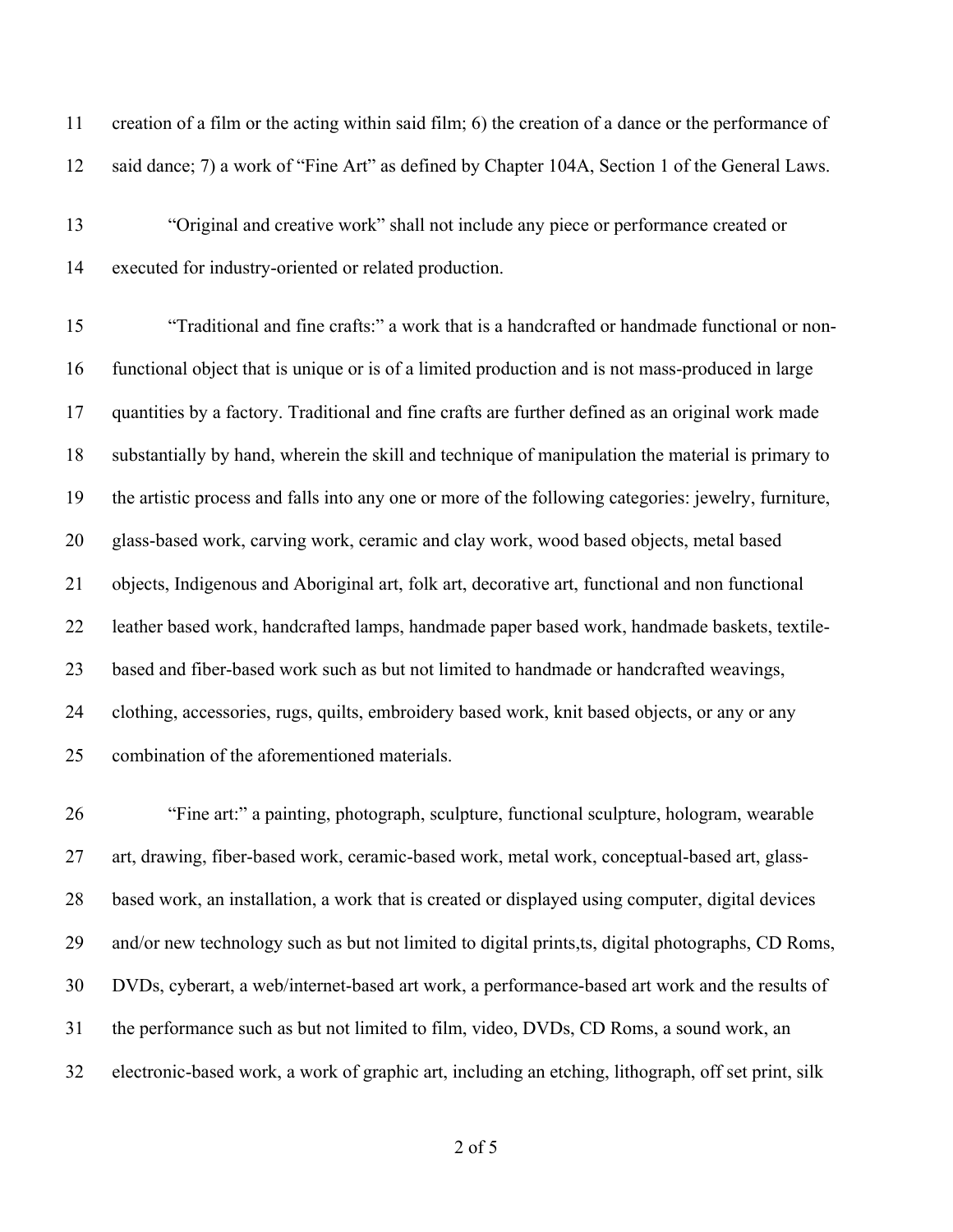screen/screen print, or work of graphic art of like nature, a work of calligraphy, an artist's book, or a work in mixed media including collage, assemblage or any combination of the aforementioned art media.

 "Disaster:" a naturally occurring catastrophic event such as – but not limited to – a hurricane, flood, fire, earthquake, or a man-made or caused event such as but not limited to a fire, explosion, terrorist attack or war-related catastrophe.

 "Emergency:" a major accident such as but not limit to a car crash, bike, a fall, an animal attack; or any other type of major accident causing the loss of wages or a job; a health care emergency; an unexpected loss of employment, an unexpected loss of housing; an unexpected loss of studio or practice space; unexpected loss of childcare or eldercare; an act of violence perpetrated against a Massachusetts Artist causing them to forgo earning their income; a temporary sickness of a physical or psychological nature; a temporary disability; the theft of a Massachusetts Artist's work, equipment, instrument(s), or materials; the inability of a Massachusetts Artist to afford health insurance; or any other situation that will cause unanticipated financial hardship and threaten their livelihood and artistic practice. SECTION 2. (a) There shall be established and set up on the books of the Commonwealth a separate fund to be known as the Massachusetts Artists Disaster and Emergency Aid Fund, hereinafter "the fund," for the purposes of ensuring the safety and vitality of artists residing in the Commonwealth. Any such amounts expended will be dispersed to Massachusetts Artists who have endured an emergency or disaster as defined in Section 1.

of 5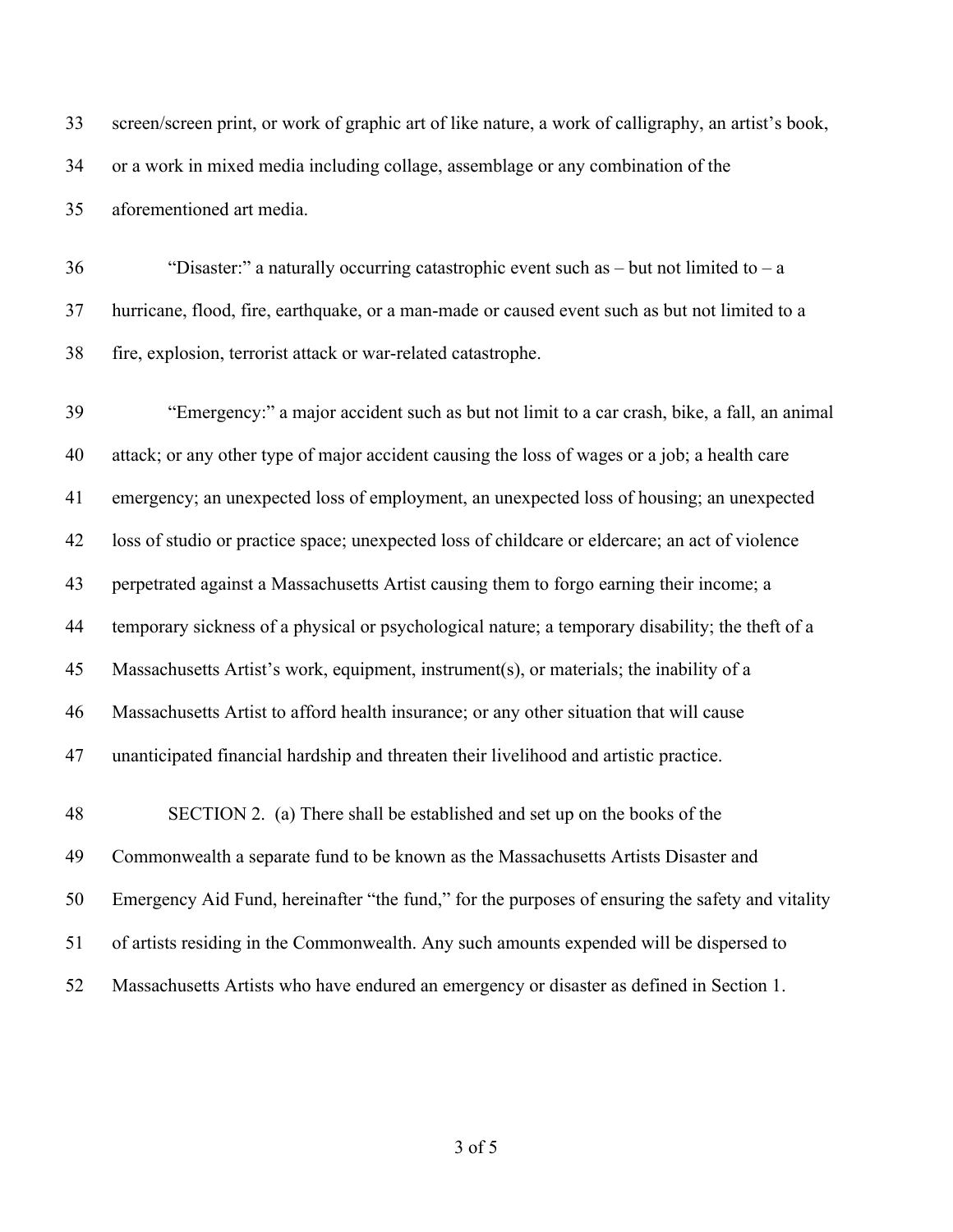| 53 | (b) The fund shall be held in trust by the State Treasurer exclusively for the purposes           |
|----|---------------------------------------------------------------------------------------------------|
| 54 | established herein. The fund shall be administered by the State Treasurer, who will serve as      |
| 55 | treasurer and custodian of the fund and shall have the custody of its monies and securities.      |
| 56 | (c) The State Treasurer may invest any monies held for the credit of the fund instruments         |
| 57 | permitted under Sections 38, 38A, 38C and 49 of Chapter 29 of the General Laws.                   |
| 58 | SECTION 3. (a) As custodian of the fund, the State Treasurer may accept monetary                  |
| 59 | donations to the fund from individuals, museums, organizations, associations, nonprofits,         |
| 60 | businesses, estates, foundations or other entities.                                               |
| 61 | (b) Section 6 (c) of Chapter 353 of the Acts of 2006 is hereby amended by inserting after         |
| 62 | the phrase "The consignee shall keep on file a record of attempts to contact the consignor," the  |
| 63 | following sentence: "The consignee may sell or auction any forfeited artwork in a manner the      |
| 64 | consignee considers appropriate for the purpose of donating the proceeds of said transaction to   |
| 65 | the Disaster and Emergency Aid Fund for Massachusetts Artists."                                   |
| 66 | (c) Notwithstanding any general or special law to the contrary, the State Treasurer may           |
| 67 | auction "creative and individual works" collected and held by the Abandoned Property Division     |
| 68 | of the Commonwealth to raise revenues for said fund. Any transfer from sale proceeds into the     |
| 69 | newly created Artist Trust Fund is subject to subsequent AP claim. Such property will be          |
| 70 | auctioned in conjunction with tangible property not classified as "creative and individual works" |
| 71 | possessed by the Abandoned Property Division of the Commonwealth. At the discretion of the        |
| 72 | State Treasurer, proceeds from auctioned items classified as "creative and individual works" as   |
| 73 | defined in Section 1 alternately may be deposited in the General Fund of the Commonwealth.        |
| 74 | The proceeds from auctioned items not classified as "creative and individual works" will be       |

of 5